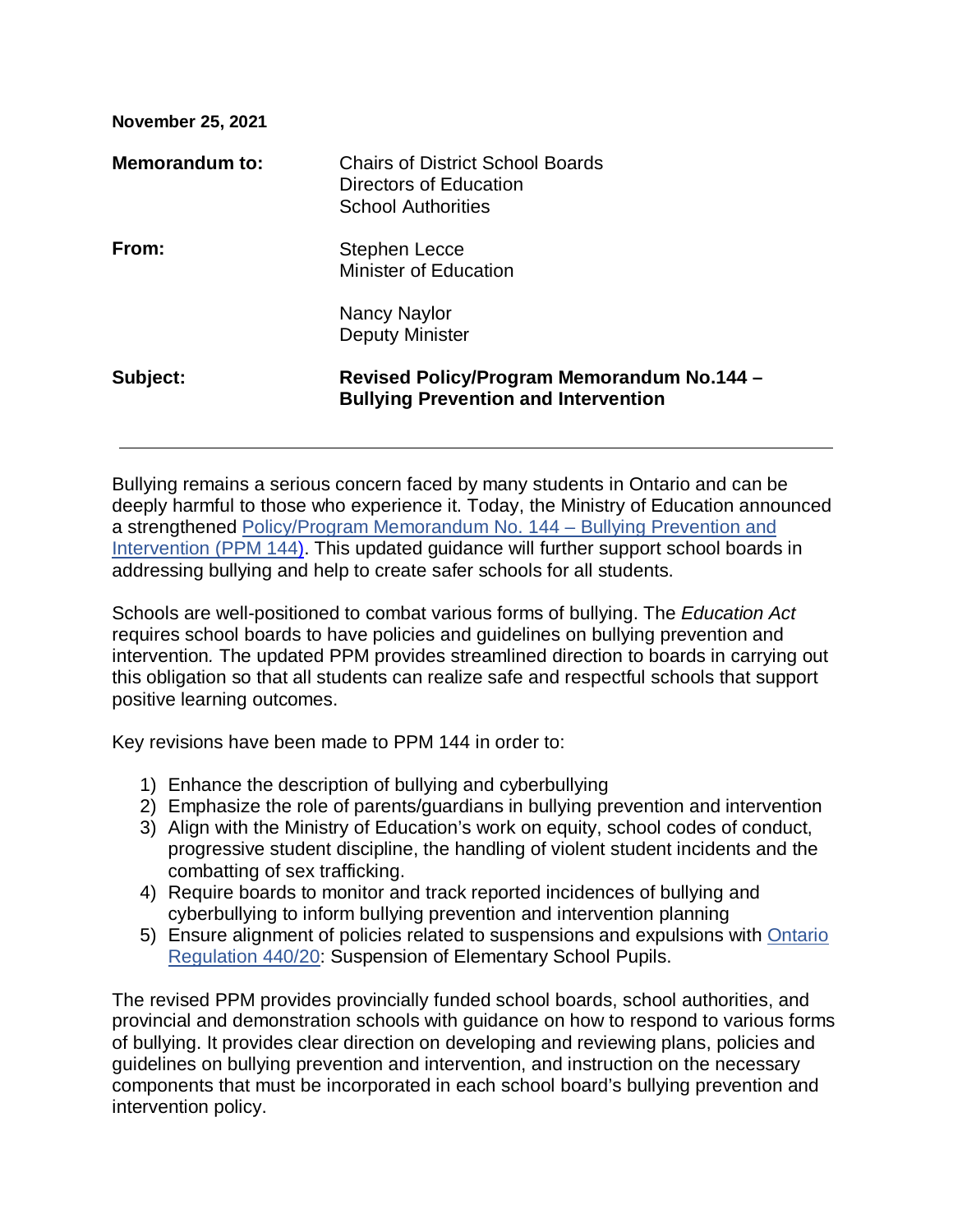School boards should update their policies so that they are in place by September 1, 2022.

Thank you for your unwavering commitment to the safety, health, and well-being of students in Ontario.

Sincerely,

Stephen Lecce<br>
Minister
Nancy Naylor<br>
Deputy Minist

Deputy Minister